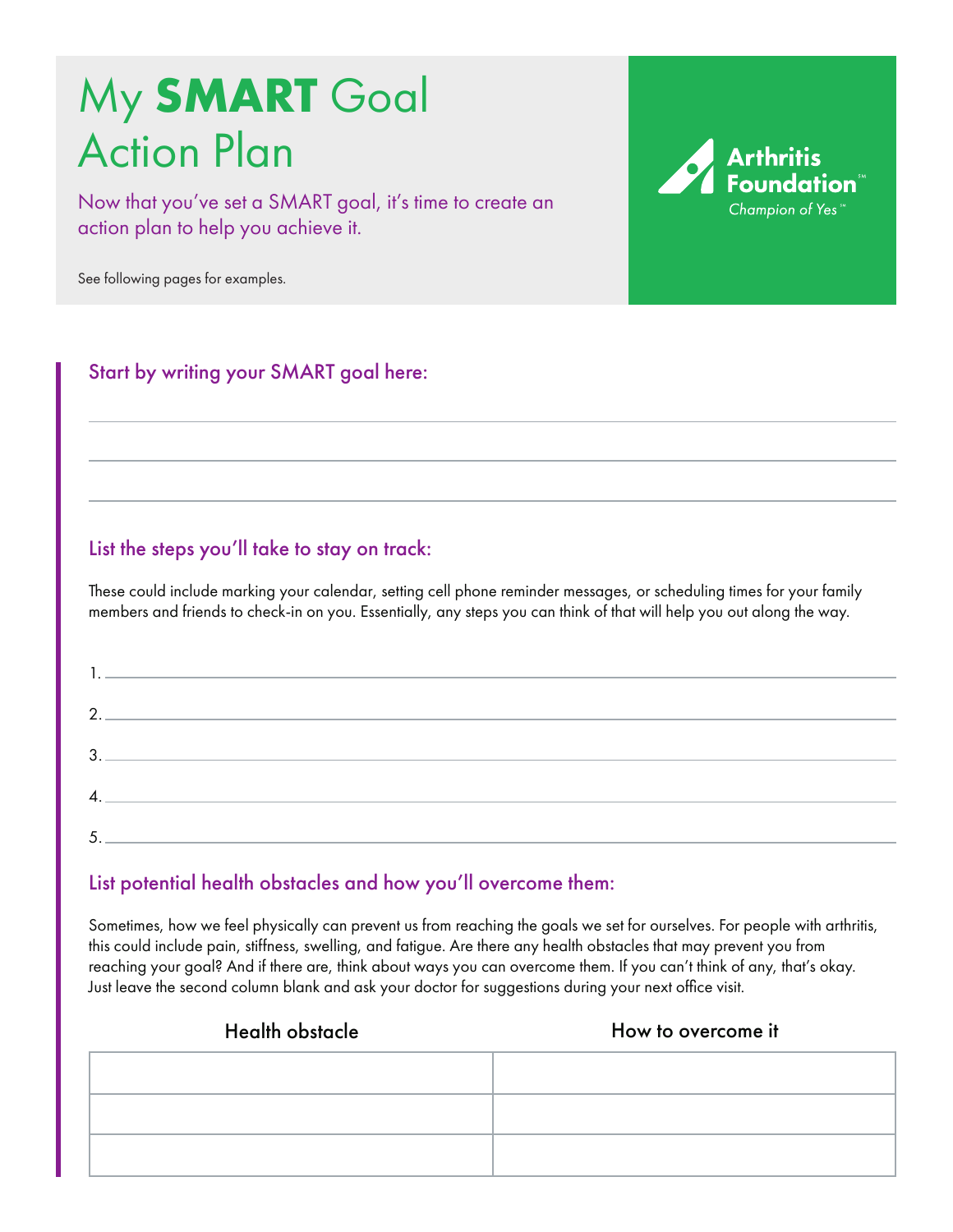## List potential life obstacles and how you'll overcome them:

Sometimes life is unpredictable and we run into obstacles that impact reaching our goals: work constraints, family distractions, lack of motivation, bad weather, etc. Are there any potential life obstacles that may prevent you from reaching your goal? If so, think about ways you can overcome them. Things like asking for help and setting extra "goal time" could be options.

| Life obstacle | How to overcome it |
|---------------|--------------------|
|               |                    |
|               |                    |
|               |                    |

## List people you can ask for help:

Reaching your goals on time may be easier if you ask for a little bit of help along the way. Who can you count on for support? Think of those close to you who may be willing to help. Friends, family members, coworkers, teammates, etc. List their names and write down how you think each can help you succeed. Leave the second column blank and ask your doctor for suggestions during your next office visit.

# Name How he/she can help

## List your milestones and rewards:

Setting milestones and rewarding yourself for meeting them is a great way to stay motivated. Go ahead and set a few milestones, dates, and rewards. If your goal is a month away, consider setting a milestone for when you're halfway there. If your goal is a few months away, consider setting a milestone once a month.

| Milestone | <b>Date</b> | Reward |
|-----------|-------------|--------|
|           |             |        |
|           |             |        |
|           |             |        |

Great! You're one step closer on the path to reaching your SMART goal. As you continue, use this SMART goal action plan to remind yourself of the steps you need to take, the obstacles you may encounter, the people who can help you through those obstacles, and the milestones you plan on hitting along the way.

Ready to commit to your SMART goal? Move on to the last worksheet in this tool kit-the SMART goal contract. You'll be able to share this contract with your doctor at your next office visit.

Content independently created by the Arthritis Foundation and made possible with the support of AbbVie.

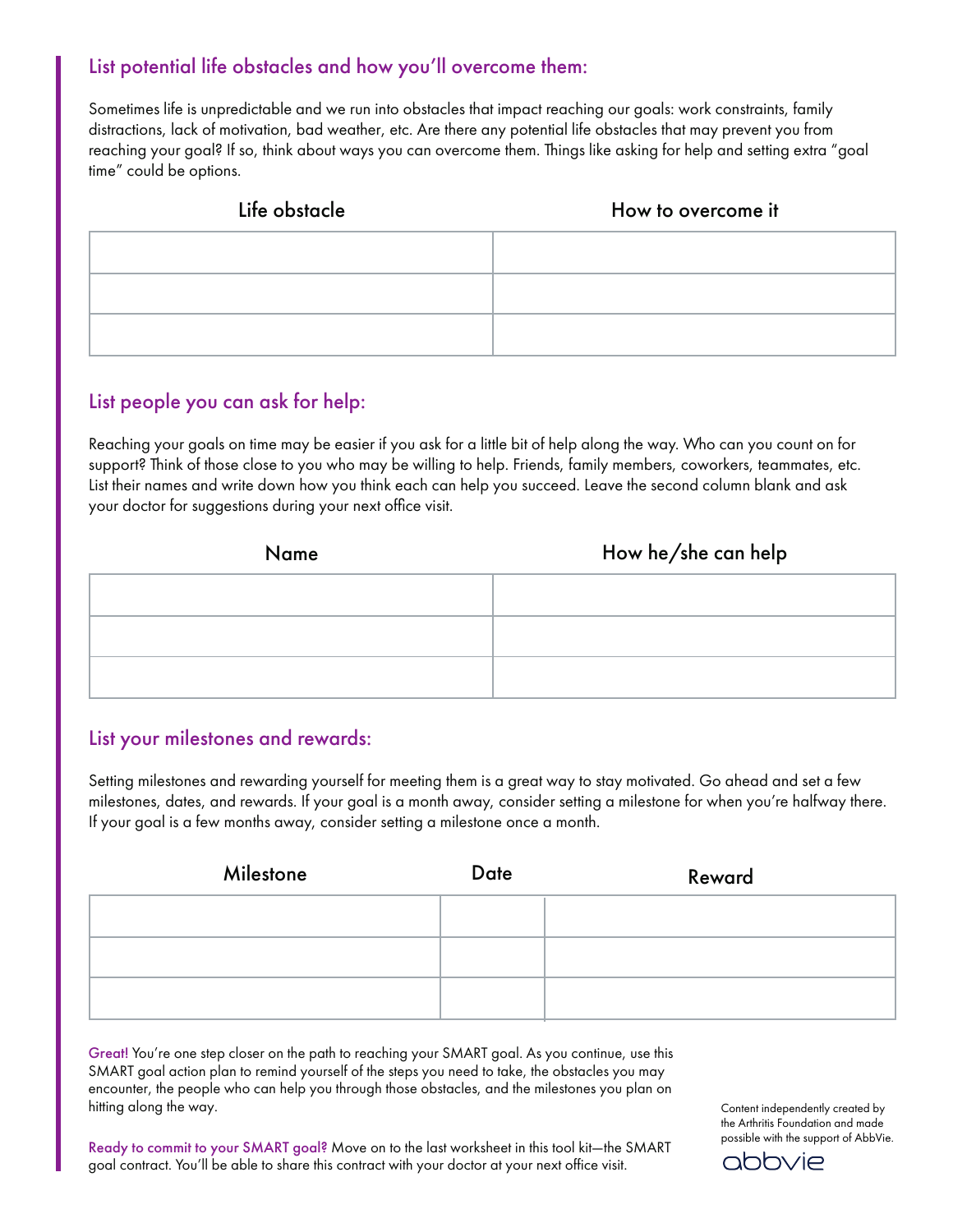# My **SMART** Goal Action Plan

Now that you've set a SMART goal, it's time to create an action plan to help you achieve it.

## Start by writing your SMART goal here:

*I want to take my family on a trip to Washington, DC next August. I'll walk 4 miles every week until then, so I can*

**Arthritis** 

Champion of Yes

*increase my stamina. I'll set milestones on my calendar. I'll do everything I can to make sure I can do it.*

#### List the steps you'll take to stay on track:

These could include marking your calendar, setting cell phone reminder messages, or scheduling times for your family members and friends to check-in on you. Essentially, any steps you can think of that will help you out along the way.

- 1. *Mark my calendar with 4 weekly walking sessions (1 mile each).*
- 2. *Set walking session reminders on my cell phone.*
- 3. *Tell my family about my goal and ask for their support.*
- 4. *Research travel-friendly tools and tips for people with RA.*
- 5. *Plan an itinerary that includes rest times and public transit options.*

## List potential health obstacles and how you'll overcome them:

Sometimes, how we feel physically can prevent us from reaching the goals we set for ourselves. For people with arthritis, this could include pain, stiffness, swelling, and fatigue. Are there any health obstacles that may prevent you from reaching your goal? And if there are, think about ways you can overcome them. If you can't think of any, that's okay. Just leave the second column blank and ask your doctor for suggestions during your next office visit.

| Health obstacle      | How to overcome it                                    |
|----------------------|-------------------------------------------------------|
| Unpredictable flares | Talk to my doctor about my treatment plan             |
| Morning stiffness    | Wake up earlier so I have time for a long, hot shower |
| Allergies            | Exercise inside instead of walking outside            |